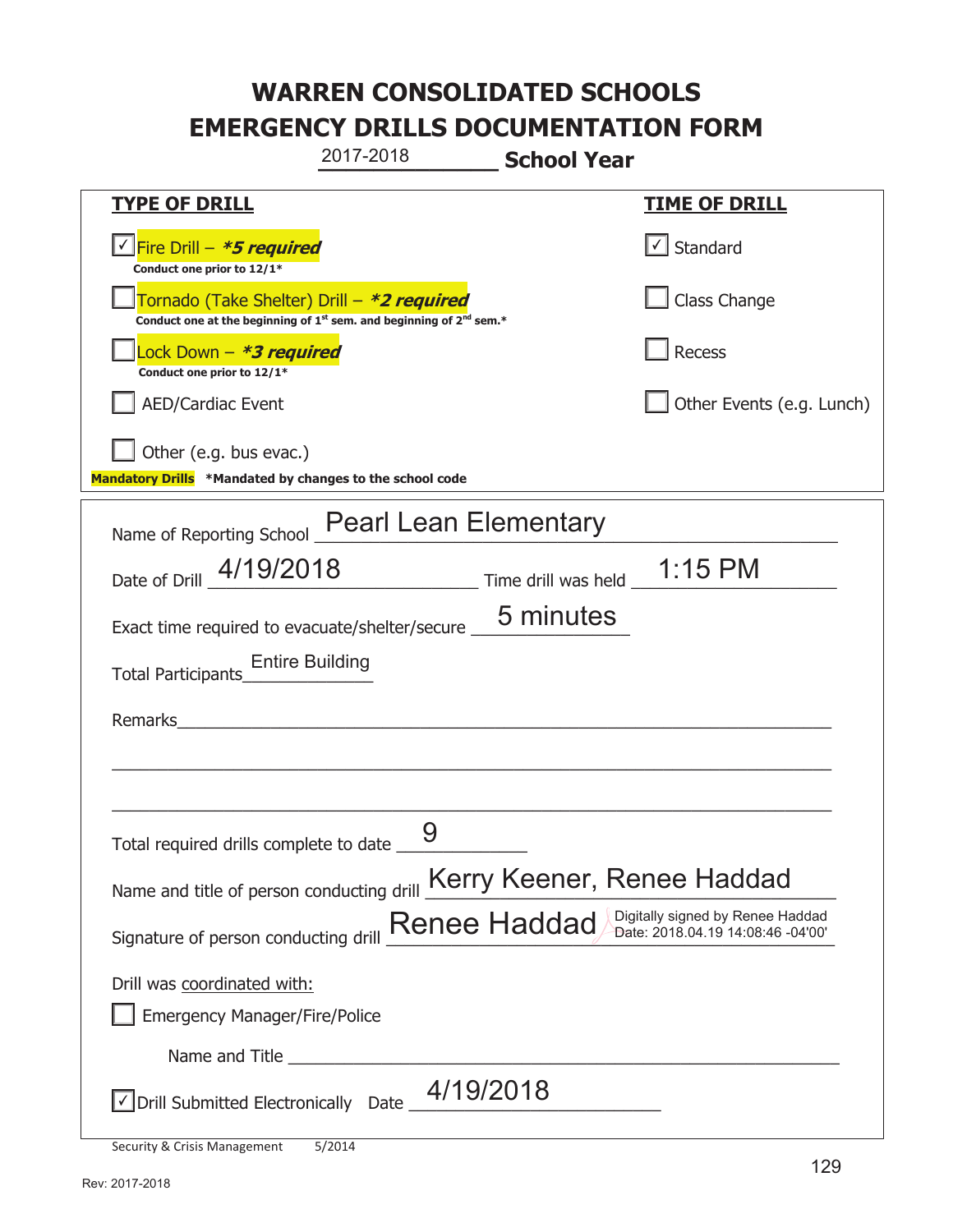**\_\_\_\_\_\_\_\_\_\_\_\_\_ School Year TYPE OF DRILL TIME OF DRILL**  侊Fire Drill – **\*5 required Conduct one prior to 12/1\***   $\boxed{\checkmark}$  Standard 侊Tornado (Take Shelter) Drill – **\*2 required** ✔ **Conduct one at the beginning of 1<sup>st</sup> sem. and beginning of 2<sup>nd</sup> sem.\*** Class Change 侊Lock Down – **\*3 required Conduct one prior to 12/1\* Recess** AED/Cardiac Event **AED/Cardiac Event Network Network Network Network Network Network Network Network Network Network Network Network Network Network Network Network Network Network Net** Other (e.g. bus evac.) **Mandatory Drills \*Mandated by changes to the school code**  Name of Reporting School **Pearl Lean Elementary** Date of Drill  $\frac{3/4/2018}{2}$  Time drill was held  $\frac{1:10 \text{ pm}}{2}$ Exact time required to evacuate/shelter/secure  $\_\_\_\_5$  MINUTES Total Participants\_\_\_\_\_\_\_\_\_\_\_\_\_\_ Entire Building Remarks  $\_$  , and the set of the set of the set of the set of the set of the set of the set of the set of the set of the set of the set of the set of the set of the set of the set of the set of the set of the set of the set of th \_\_\_\_\_\_\_\_\_\_\_\_\_\_\_\_\_\_\_\_\_\_\_\_\_\_\_\_\_\_\_\_\_\_\_\_\_\_\_\_\_\_\_\_\_\_\_\_\_\_\_\_\_\_\_\_\_\_\_\_\_\_\_\_\_\_\_\_\_\_\_\_\_\_\_\_\_ Total required drills complete to date \_\_\_\_\_\_\_\_\_\_\_\_\_\_ Name and title of person conducting drill Kerry Keener, Renee Haddad Signature of person conducting drill **Renee Haddad** Digitally signed by Renee Haddad Signature of person conducting drill Drill was coordinated with: ܆ Emergency Manager/Fire/Police Name and Title **Example 20**  $\sqrt{2}$  Drill Submitted Electronically Date  $\frac{3/5/2018}{2}$ 2017- 2018 8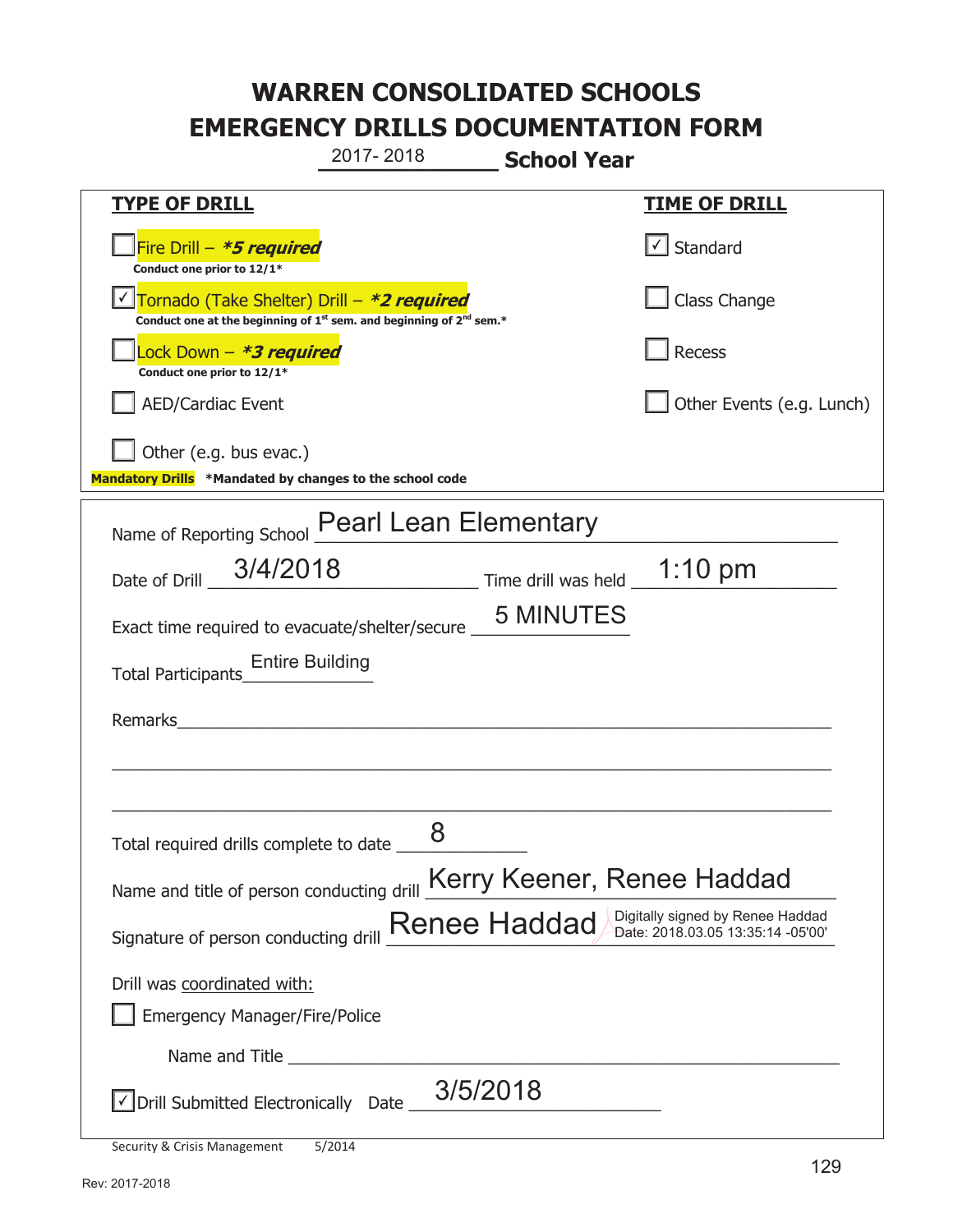**\_\_\_\_\_\_\_\_\_\_\_\_\_ School Year**  2017-2018

| <u>TYPE OF DRILL</u>                                                                                                                      | <u>TIME OF DRILL</u>              |  |
|-------------------------------------------------------------------------------------------------------------------------------------------|-----------------------------------|--|
| Fire Drill - *5 required<br>Conduct one prior to 12/1*                                                                                    | $\lfloor \angle \rfloor$ Standard |  |
| Tornado (Take Shelter) Drill – *2 required<br>Conduct one at the beginning of 1 <sup>st</sup> sem. and beginning of 2 <sup>nd</sup> sem.* | Class Change                      |  |
| Conduct one prior to 12/1*                                                                                                                | Recess                            |  |
| <b>AED/Cardiac Event</b>                                                                                                                  | Other Events (e.g. Lunch)         |  |
| Other (e.g. bus evac.)                                                                                                                    |                                   |  |
| Mandatory Drills *Mandated by changes to the school code                                                                                  |                                   |  |
| Name of Reporting School Pearl Lean Elementary                                                                                            |                                   |  |
| Date of Drill 2/6/2018 Time drill was held 1:45 PM                                                                                        |                                   |  |
| Exact time required to evacuate/shelter/secure __ 5 minutes                                                                               |                                   |  |
| <b>Entire Building</b><br><b>Total Participants</b>                                                                                       |                                   |  |
| Remarks                                                                                                                                   |                                   |  |
|                                                                                                                                           |                                   |  |
|                                                                                                                                           |                                   |  |
| Total required drills complete to date                                                                                                    |                                   |  |
| Name and title of person conducting drill <b>Renee Haddad</b> , Kerry Keener                                                              |                                   |  |
| Digitally signed by Renee Haddad<br>Renee Haddad<br>Date: 2018.02.06 13:54:40 -05'00'<br>Signature of person conducting drill             |                                   |  |
| Drill was coordinated with:                                                                                                               |                                   |  |
| <b>Emergency Manager/Fire/Police</b>                                                                                                      |                                   |  |
|                                                                                                                                           |                                   |  |
| 02/06/2018<br>√ Drill Submitted Electronically Date                                                                                       |                                   |  |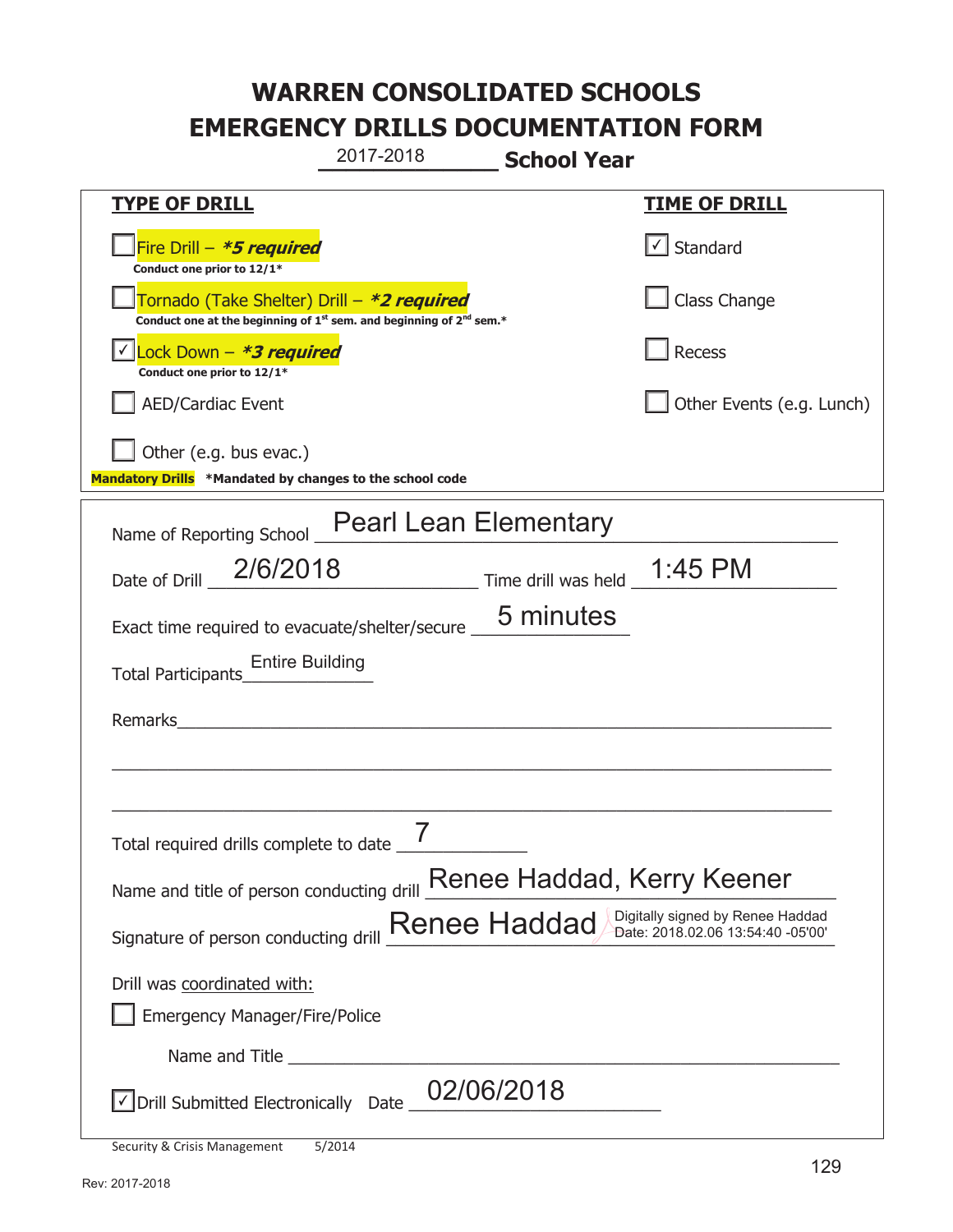**\_\_\_\_\_\_\_\_\_\_\_\_\_ School Year**  2017 - 2018

| <b>TYPE OF DRILL</b>                                                                                                                      | <u>TIME OF DRILL</u>        |  |
|-------------------------------------------------------------------------------------------------------------------------------------------|-----------------------------|--|
| Fire Drill - *5 required<br>Conduct one prior to 12/1*                                                                                    | $\cup$ Standard             |  |
| Tornado (Take Shelter) Drill - *2 required<br>Conduct one at the beginning of 1 <sup>st</sup> sem. and beginning of 2 <sup>nd</sup> sem.* | Class Change                |  |
| Lock Down - *3 required<br>Conduct one prior to 12/1*                                                                                     | Recess                      |  |
| <b>AED/Cardiac Event</b>                                                                                                                  | Other Events (e.g. Lunch)   |  |
| Other (e.g. bus evac.)                                                                                                                    |                             |  |
| Mandatory Drills *Mandated by changes to the school code                                                                                  |                             |  |
| <b>Pearl Lean Elementary</b><br>Name of Reporting School _                                                                                |                             |  |
| Date of Drill 1/9/2018                                                                                                                    | Time drill was held 3:00 PM |  |
| Exact time required to evacuate/shelter/secure _6 minutes                                                                                 |                             |  |
| entire Building<br>Total Participants                                                                                                     |                             |  |
| Remarks                                                                                                                                   |                             |  |
|                                                                                                                                           |                             |  |
|                                                                                                                                           |                             |  |
| Total required drills complete to date                                                                                                    |                             |  |
| Name and title of person conducting drill Kerry Keener, Renee Haddad                                                                      |                             |  |
| Digitally signed by Renee Haddad<br>Signature of person conducting drill Renee Haddad<br>Date: 2018.01.09 15:00:05 -05'00'                |                             |  |
| Drill was coordinated with:                                                                                                               |                             |  |
| <b>Emergency Manager/Fire/Police</b>                                                                                                      |                             |  |
|                                                                                                                                           |                             |  |
| $\vee$ Drill Submitted Electronically Date __ $1/9/2018$                                                                                  |                             |  |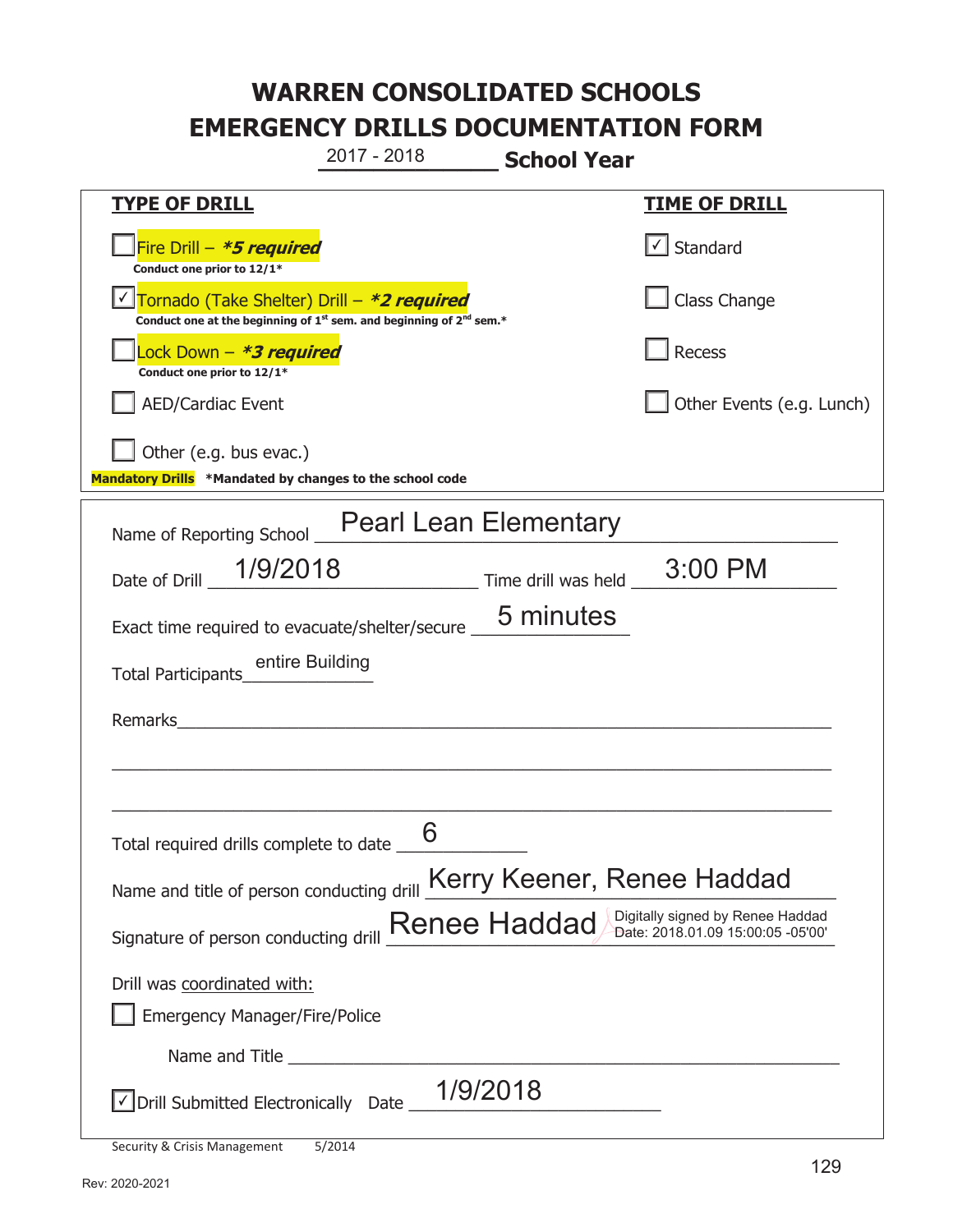**\_\_\_\_\_\_\_\_\_\_\_\_\_ School Year TYPE OF DRILL TIME OF DRILL**  侊Fire Drill – **\*5 required Conduct one prior to 12/1\***   $\boxed{\checkmark}$  Standard 侊Tornado (Take Shelter) Drill – **\*2 required Conduct one at the beginning of 1<sup>st</sup> sem. and beginning of 2<sup>nd</sup> sem.\*** Class Change 侊Lock Down – **\*3 required** ✔ **Conduct one prior to 12/1\* Recess** AED/Cardiac Event **AED/Cardiac Event Network Network Network Network Network Network Network Network Network Network Network Network Network Network Network Network Network Network Net**  $\Box$  Other (e.g. bus evac.) **Mandatory Drills \*Mandated by changes to the school code**  Name of Reporting School Pearl Lean Elementary Date of Drill  $\frac{12/1/2017}{\frac{12}{12017}}$  Time drill was held  $\frac{1:15 \text{ PM}}{\frac{1}{12017}}$ Exact time required to evacuate/shelter/secure \_\_\_\_\_\_\_\_\_\_\_\_\_\_\_\_\_\_\_\_\_\_\_\_\_\_\_\_\_\_\_\_\_ Total Participants\_\_\_\_\_\_\_\_\_\_\_\_\_\_ entire building Remarks\_\_\_\_\_\_\_\_\_\_\_\_\_\_\_\_\_\_\_\_\_\_\_\_\_\_\_\_\_\_\_\_\_\_\_\_\_\_\_\_\_\_\_\_\_\_\_\_\_\_\_\_\_\_\_\_\_\_\_\_\_\_\_\_\_\_\_\_\_\_  $\_$  , and the set of the set of the set of the set of the set of the set of the set of the set of the set of the set of the set of the set of the set of the set of the set of the set of the set of the set of the set of th \_\_\_\_\_\_\_\_\_\_\_\_\_\_\_\_\_\_\_\_\_\_\_\_\_\_\_\_\_\_\_\_\_\_\_\_\_\_\_\_\_\_\_\_\_\_\_\_\_\_\_\_\_\_\_\_\_\_\_\_\_\_\_\_\_\_\_\_\_\_\_\_\_\_\_\_\_ Total required drills complete to date \_\_\_\_\_\_\_\_\_\_\_\_\_\_ Name and title of person conducting drill Kerry Keener, Renee haddad Signature of person conducting drill **Renee Haddad** Digitally signed by Renee Haddad Signature of person conducting drill Drill was coordinated with: ܆ Emergency Manager/Fire/Police Name and Title **Example 20**  $\sqrt{2}$  Drill Submitted Electronically Date  $\frac{12/1/2017}{2}$ 2017 -2018 internal lock sown 6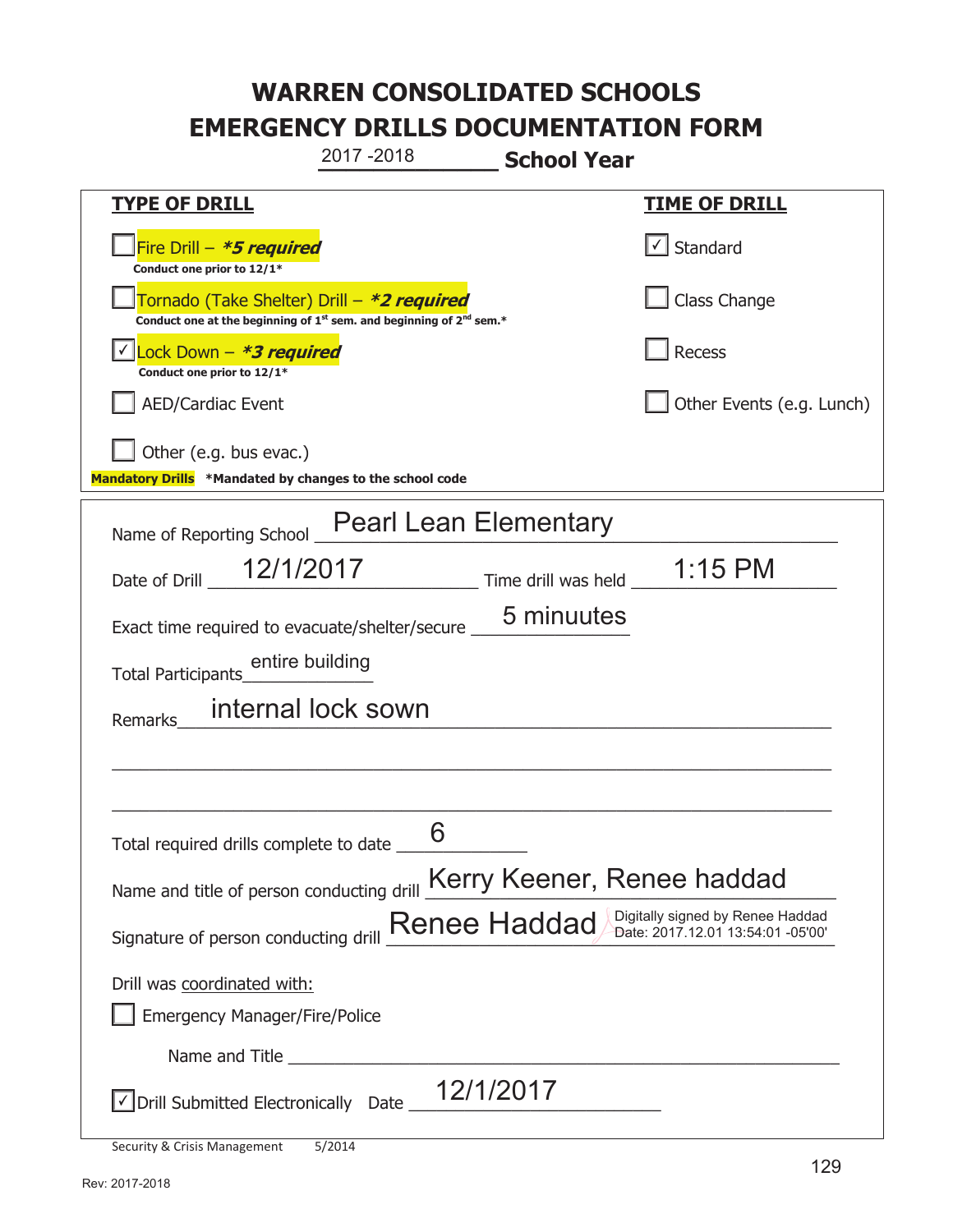**\_\_\_\_\_\_\_\_\_\_\_\_\_ School Year TYPE OF DRILL TIME OF DRILL**  <mark>▽ Fire Drill – *\*5 required* マイクレス マイクレス マイクレス マイクレス マイクレス マイクレス マイクレス マイクレス しゃく</mark> **Conduct one prior to 12/1\***   $\boxed{\checkmark}$  Standard 侊Tornado (Take Shelter) Drill – **\*2 required Conduct one at the beginning of 1<sup>st</sup> sem. and beginning of 2<sup>nd</sup> sem.\*** Class Change 侊Lock Down – **\*3 required Conduct one prior to 12/1\* Recess** AED/Cardiac Event **AED/Cardiac Event Network Network Network Network Network Network Network Network Network Network Network Network Network Network Network Network Network Network Net**  $\Box$  Other (e.g. bus evac.) **Mandatory Drills \*Mandated by changes to the school code**  Name of Reporting School PearlLean Elementary Date of Drill  $\frac{11/9/2017}{2}$  Time drill was held  $\frac{10:50 \text{ AM}}{2}$ Exact time required to evacuate/shelter/secure  $\frac{5 \text{ minutes}}{2}$ Total Participants\_\_\_\_\_\_\_\_\_\_\_\_\_\_ Entire Building Remarks  $\_$  , and the set of the set of the set of the set of the set of the set of the set of the set of the set of the set of the set of the set of the set of the set of the set of the set of the set of the set of the set of th \_\_\_\_\_\_\_\_\_\_\_\_\_\_\_\_\_\_\_\_\_\_\_\_\_\_\_\_\_\_\_\_\_\_\_\_\_\_\_\_\_\_\_\_\_\_\_\_\_\_\_\_\_\_\_\_\_\_\_\_\_\_\_\_\_\_\_\_\_\_\_\_\_\_\_\_\_ Total required drills complete to date \_\_\_\_\_\_\_\_\_\_\_\_\_\_ Name and title of person conducting drill Kerry Keener, Renee Haddad Signature of person conducting drill **Renee Haddad** Digitally signed by Renee Haddad Signature of person conducting drill Drill was coordinated with: ܆ Emergency Manager/Fire/Police Name and Title **Example 20**  $\triangledown$  Drill Submitted Electronically Date  $\_$ 11/9/2017 2017 - 2018 4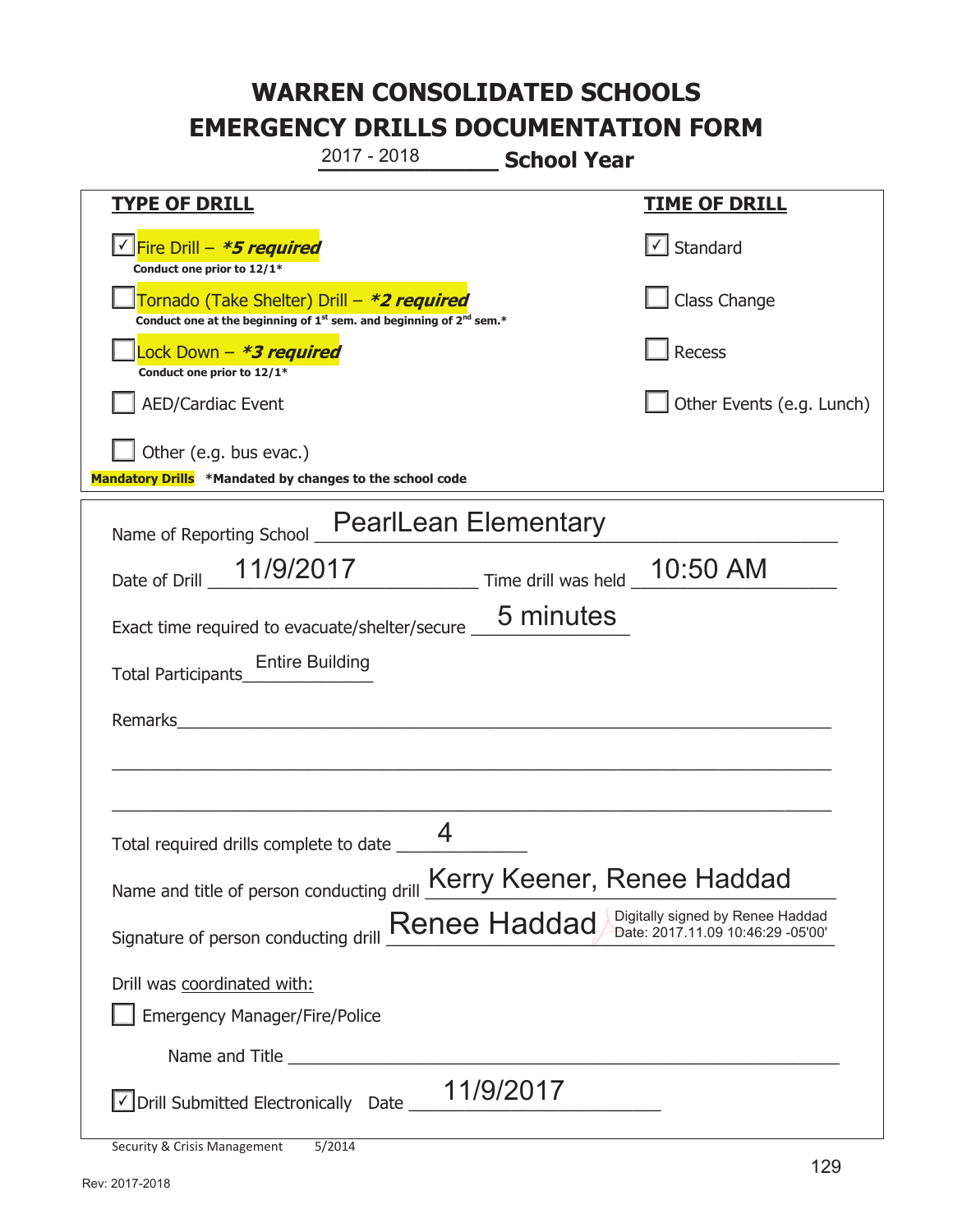**\_\_\_\_\_\_\_\_\_\_\_\_\_ School Year TYPE OF DRILL TIME OF DRILL**  <mark>▽ Fire Drill – *\*5 required* マイクレス マイクレス マイクレス マイクレス マイクレス マイクレス マイクレス マイクレス しゃく</mark> **Conduct one prior to 12/1\***   $\boxed{\sqrt}$  Standard 侊Tornado (Take Shelter) Drill – **\*2 required Conduct one at the beginning of 1<sup>st</sup> sem. and beginning of 2<sup>nd</sup> sem.\*** Class Change 侊Lock Down – **\*3 required Conduct one prior to 12/1\* Recess** AED/Cardiac Event **AED/Cardiac Event Network Network Network Network Network Network Network Network Network Network Network Network Network Network Network Network Network Network Net** Other (e.g. bus evac.) **Mandatory Drills \*Mandated by changes to the school code**  Name of Reporting School Pearl Lean Elementary Date of Drill  $\frac{10/19/2017}{2}$  Time drill was held  $\frac{1:10 \text{ PM}}{2}$ Exact time required to evacuate/shelter/secure  $\frac{5 \text{ minutes}}{2}$ Total Participants\_\_\_\_\_\_\_\_\_\_\_\_\_\_ Entire Building Remarks  $\_$  , and the set of the set of the set of the set of the set of the set of the set of the set of the set of the set of the set of the set of the set of the set of the set of the set of the set of the set of the set of th \_\_\_\_\_\_\_\_\_\_\_\_\_\_\_\_\_\_\_\_\_\_\_\_\_\_\_\_\_\_\_\_\_\_\_\_\_\_\_\_\_\_\_\_\_\_\_\_\_\_\_\_\_\_\_\_\_\_\_\_\_\_\_\_\_\_\_\_\_\_\_\_\_\_\_\_\_ Total required drills complete to date  $\frac{3}{\sqrt{3}}$ Name and title of person conducting drill Kerry Keener, Renee Hadad Signature of person conducting drill **Renee Haddad** Digitally signed by Renee Haddad Signature of person conducting drill Drill was coordinated with: ܆ Emergency Manager/Fire/Police Name and Title **Example 20** ܆Drill Submitted Electronically Date \_\_\_\_\_\_\_\_\_\_\_\_\_\_\_\_\_\_\_\_\_\_\_\_\_\_\_ 2017-2018 10/19/2017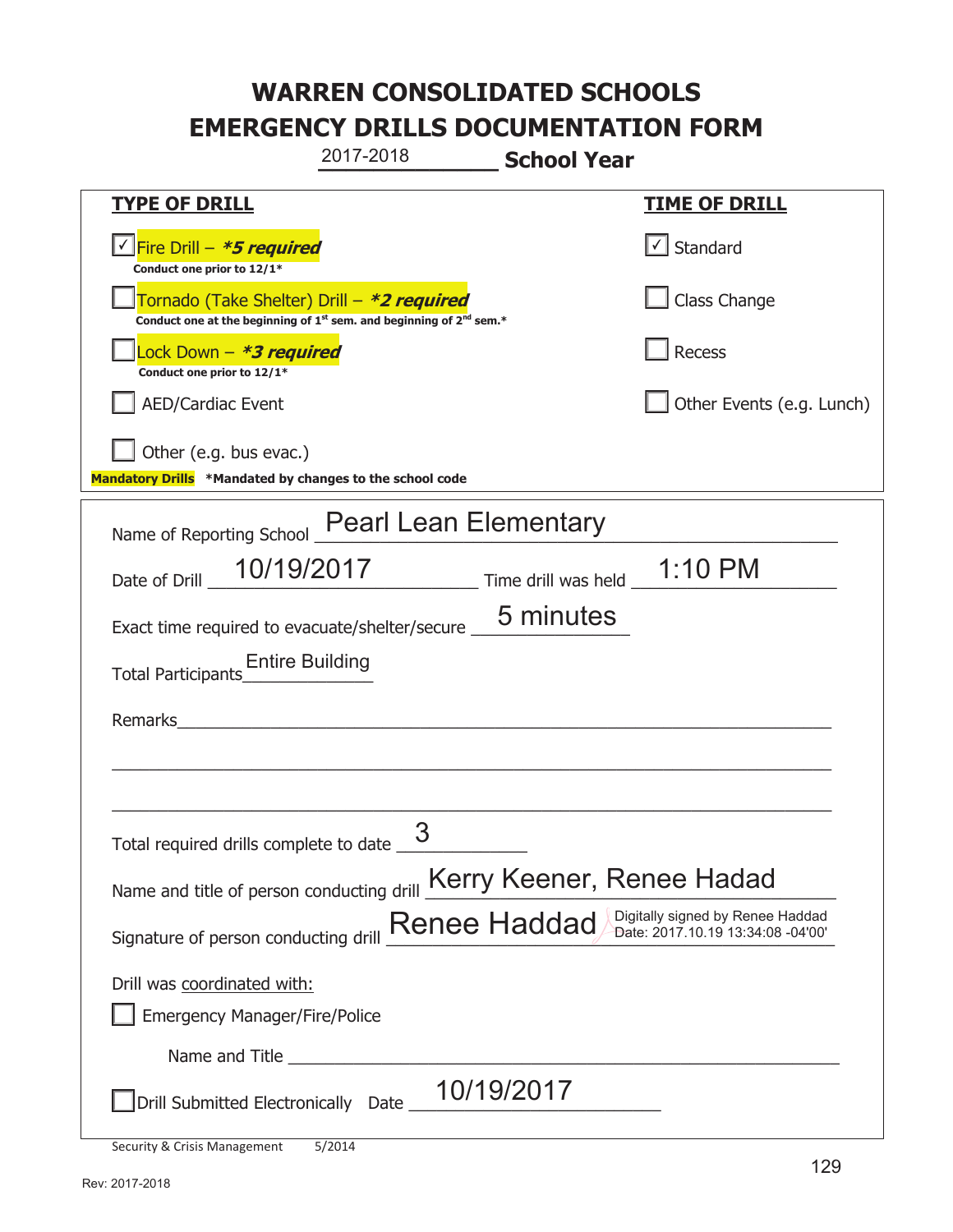**\_\_\_\_\_\_\_\_\_\_\_\_\_ School Year TYPE OF DRILL TIME OF DRILL**  侊Fire Drill – **\*5 required Conduct one prior to 12/1\***   $\boxed{\checkmark}$  Standard 侊Tornado (Take Shelter) Drill – **\*2 required Conduct one at the beginning of 1<sup>st</sup> sem. and beginning of 2<sup>nd</sup> sem.\*** Class Change 侊Lock Down – **\*3 required** ✔ **Conduct one prior to 12/1\* Recess** AED/Cardiac Event **AED/Cardiac Event Network Network Network Network Network Network Network Network Network Network Network Network Network Network Network Network Network Network Net**  $\Box$  Other (e.g. bus evac.) **Mandatory Drills \*Mandated by changes to the school code**  Name of Reporting School Pearl Lean Elementary Date of Drill <u>9/26/2017</u><br>Time drill was held 9:30 AM Exact time required to evacuate/shelter/secure  $\underline{\hspace{1cm}}$  5 minutes Total Participants\_\_\_\_\_\_\_\_\_\_\_\_\_\_ Entire Building Remarks  $\_$  , and the set of the set of the set of the set of the set of the set of the set of the set of the set of the set of the set of the set of the set of the set of the set of the set of the set of the set of the set of th \_\_\_\_\_\_\_\_\_\_\_\_\_\_\_\_\_\_\_\_\_\_\_\_\_\_\_\_\_\_\_\_\_\_\_\_\_\_\_\_\_\_\_\_\_\_\_\_\_\_\_\_\_\_\_\_\_\_\_\_\_\_\_\_\_\_\_\_\_\_\_\_\_\_\_\_\_ Total required drills complete to date  $\frac{2}{\sqrt{2}}$ Name and title of person conducting drill Kerry Keener, Renee Haddad Signature of person conducting drill **Renee Haddad** Digitally signed by Renee Haddad Signature of person conducting drill Drill was coordinated with: ܆ Emergency Manager/Fire/Police Name and Title **Example 20**  $\sqrt{2}$  Drill Submitted Electronically Date  $\frac{9/26/2017}{2}$ 2017 - 2018